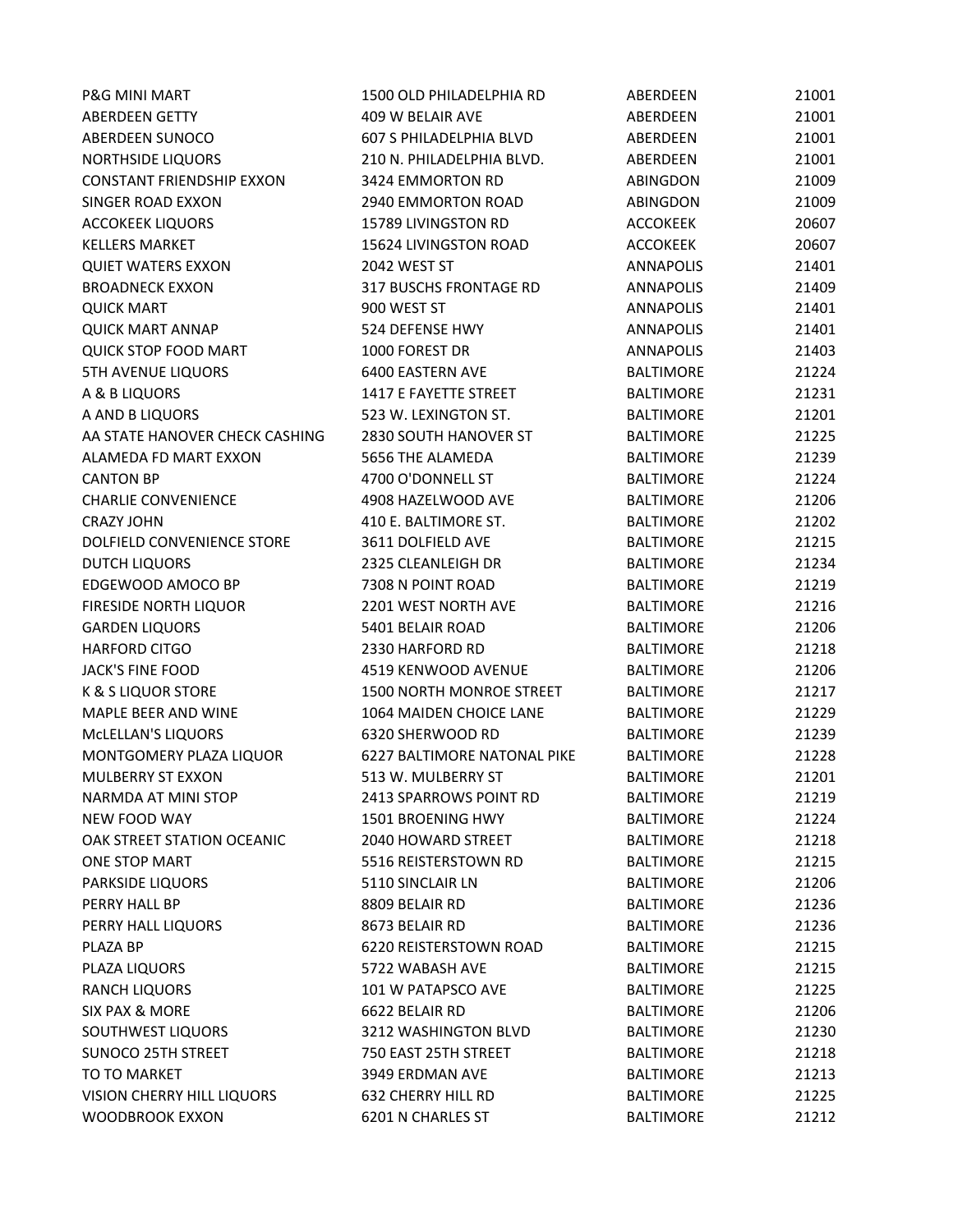| <b>WOODLAWN SHELL</b>       | <b>6600 SECURITY BLVD</b>     | <b>BALTIMORE</b>      | 21207 |
|-----------------------------|-------------------------------|-----------------------|-------|
| DOWNTOWN AMOCO              | 1100 S HANOVER ST             | <b>BALTIMORE</b>      | 21230 |
| <b>ERDMAN LIQUORS</b>       | 3931 ERDMAN AVENUE            | <b>BALTIMORE</b>      | 21213 |
| MORAVIA SHELL GAS STATION   | 5920 MORAVIA ROAD             | <b>BALTIMORE</b>      | 21206 |
| OUTPOST 544                 | 1001 EAST 25TH ST             | <b>BALTIMORE</b>      | 21218 |
| <b>BILLIARD PLUS</b>        | 8140 LIBERTY ROAD             | <b>BALTIMORE</b>      | 21244 |
| <b>BOSS CASH</b>            | 1700 PENNSYLVANIA AVE         | <b>BALTIMORE</b>      | 21217 |
| <b>CHEEMA BROTHERS BP</b>   | 17 CARROLL ISLAND RD          | <b>BALTIMORE</b>      | 21220 |
| <b>CLUB CLIMAX</b>          | 2432 W BALTIMORE ST           | <b>BALTIMORE</b>      | 21223 |
| <b>COSTAS INN</b>           | 4100 NORTH PT BLVD            | <b>BALTIMORE</b>      | 21222 |
| DE SANTIS PIZZA GRILL & BAR | 9638 B BELAIR RD              | <b>BALTIMORE</b>      | 21236 |
| DRUG CITY PHARMACY          | 2805 OLD NORTH POINT RD       | <b>BALTIMORE</b>      | 21222 |
| <b>ERDMAN BP</b>            | 4901 ERDMAN AVE               | <b>BALTIMORE</b>      | 21205 |
| <b>E-Z CONVENIENCE 2</b>    | 4419 YORK RD                  | <b>BALTIMORE</b>      | 21212 |
| <b>GOLDBERG'S LIQS</b>      | 5106 RITCHIE HWY              | <b>BALTIMORE</b>      | 21225 |
| <b>GOLDEN RING LIQUORS</b>  | 8651 PHILADELPHIA RD          | <b>BALTIMORE</b>      | 21237 |
| <b>GRANDPOPS PLACE</b>      | 5200 KENWOOD AVE              | <b>BALTIMORE</b>      | 21206 |
| <b>HAMILTON NEWS</b>        | 5438 HARFORD ROAD             | <b>BALTIMORE</b>      | 21214 |
| <b>HARFORD CONV</b>         | 3514 HARFORD RD               | <b>BALTIMORE</b>      | 21218 |
| <b>HERLING'S GROC</b>       | 400 W LEXINGTON ST            | <b>BALTIMORE</b>      | 21201 |
| HORSESHOE CASINO            | 1525 RUSSELL STREET           | <b>BALTIMORE</b>      | 21230 |
| ING WIRELESS II             | 7025 LIBERTY RD               | <b>BALTIMORE</b>      | 21207 |
| <b>KING LIQUORS</b>         | 8226 PULASKI HWY              | <b>BALTIMORE</b>      | 21237 |
| <b>KWIK MART #2</b>         | 901 A MIDDLE RIVER ROAD       | <b>BALTIMORE</b>      | 21220 |
| <b>MACE LIQUORS</b>         | 507 MACE AVE                  | <b>BALTIMORE</b>      | 21221 |
| MAIDEN CHOICE LIQ           | 1064 MAIDEN CHOICE LN         | <b>BALTIMORE</b>      | 21229 |
| <b>MONUMENT ST SHELL</b>    | 5000 PULASKI HWY              | <b>BALTIMORE</b>      | 21224 |
| NIKI FOOD MART AND LOTTERY  | 6301 KENWOOD AVE              | <b>BALTIMORE</b>      | 21237 |
| NORTHERN PHARMACY           | 6701 HARFORD RD               | <b>BALTIMORE</b>      | 21234 |
| PATAPSCO VILL LIQ           | 3434 ANNAPOLIS RD             | <b>BALTIMORE</b>      | 21227 |
| PATEL CORNER                | 2101 E MONUMENT ST            | <b>BALTIMORE</b>      | 21205 |
| PIKESVILLE MOBIL            | 1509 REISTERSTOWN ROAD        | <b>BALTIMORE</b>      | 21208 |
| <b>QUICK SAVE MART</b>      | 3301 E JOPPA RD               | <b>BALTIMORE</b>      | 21234 |
| ROSEDALE SHELL              | 7514 PULASKI HWY              | <b>BALTIMORE</b>      | 21237 |
| <b>SAM'S LOBBY SHOP</b>     | 10 N CALVERT ST               | <b>BALTIMORE</b>      | 21202 |
| <b>SECURITY LIQUORS</b>     | <b>6628 SECURITY BLVD</b>     | <b>BALTIMORE</b>      | 21207 |
| <b>SHOP EXPRESS</b>         | 2335 ORLEANS STREET           | <b>BALTIMORE</b>      | 21224 |
| <b>SPEEDY LIQUORS</b>       | 7101 DARLINGTON DR            | <b>BALTIMORE</b>      | 21234 |
| <b>SPRING LAUNDRY INC</b>   | 1403-A EAST COLD SPRING LANE  | <b>BALTIMORE</b>      | 21239 |
| <b>SUNOCO A PLUS</b>        | 4719 YORK ROAD                | <b>BALTIMORE</b>      | 21212 |
| THE LOADING DOCK            | 2101 FLEET ST                 | <b>BALTIMORE</b>      | 21231 |
| THREE BROTHERS              | 3061 FREDERICK AVE            | <b>BALTIMORE</b>      | 21223 |
| <b>VILLAGE SHELL</b>        | 4598 EDMONDSON AVE            | <b>BALTIMORE</b>      | 21229 |
| <b>WHEATON SERVICES INC</b> | 10 W 22 ND ST                 | <b>BALTIMORE</b>      | 21218 |
| Y N S CHECK CASH            | 2101 E MONUMENT ST            | <b>BALTIMORE</b>      | 21205 |
| <b>CRESTLYN MART</b>        | 3838 CRESTLYN ROAD            | <b>BALTIMORE CITY</b> | 21218 |
| <b>EMMORTON SHELL</b>       | 1902 EMMORTON RD              | <b>BEL AIR</b>        | 21015 |
| <b>MACPHAIL EXXON</b>       | <b>600 WEST MACPHAIL ROAD</b> | <b>BEL AIR</b>        | 21014 |
| ALL IN ONE                  | 1327 POLICY DR                | <b>BELCAMP</b>        | 21017 |
|                             |                               |                       |       |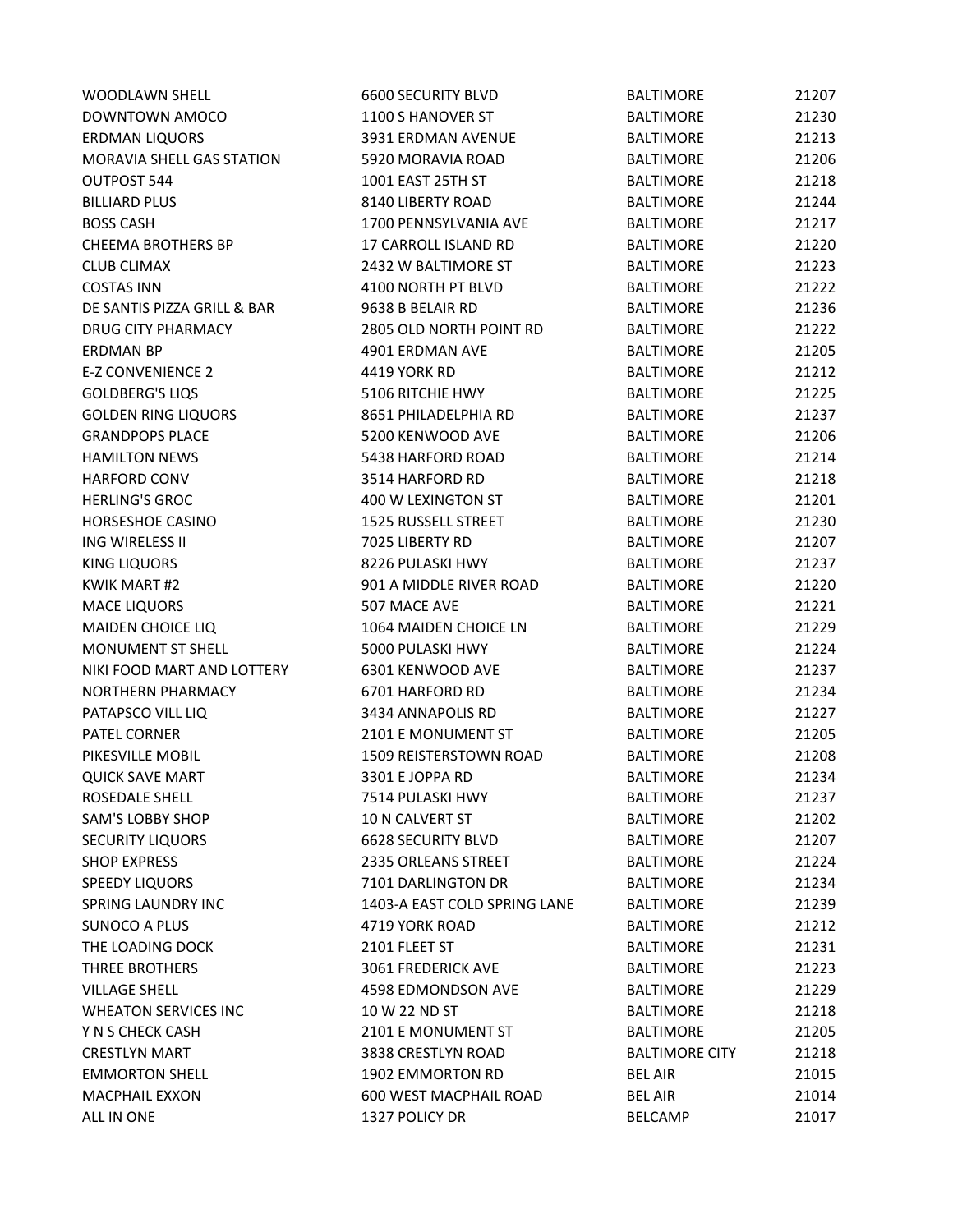SUNRISE MKT & DEL THE 10800-A RHODE ISLAND AVE BELTSVILLE 20705 OCEAN DOWNS CASINO CAGE 
21811

21811 XTRA FUELS 5919 GREENBELT ROAD BERWYN HEIGHTS 20740 CRESCENT CONVENIENCE 7475 WISCONSIN AVE BETHESDA 20814 WESTLAKE W,B&D 10442 AUTOPARK AVE BETHESDA 20817 THE 450 SHELL 4801 ANNAPOLIS RD BLADENSBURG 20710 BOWIE EXXON **1500 N W CRAIN HWY CRAIN HWY** BOWIE 20716 EXPRESS MART 15709 HALL RD BOWIE 20721 FREE STATE LIQ. 15480 ANNAPOLIS RD BOWIE 20715 AJ LIQUORS 3801 BLADENSBURG ROAD BRENTWOOD 20722 BRENTWOOD LIBERTY 3730 RHODE ISLAND AVE BRENTWOOD 20722 DISCOUNT CIGARETTES 5716 RITCHIE HIGHWAY BROOKLYN PARK 21225 BRYANS ROAD US FUEL **8155 MARSHALL HALL RD** BRYANS ROAD 30616 COUNTRY PLACE LIQUOR **3140 MARSHALL HALL RD** BRYANS ROAD 20616 ABC LIQUORS 22741 THREE NOTCH ROAD CALIFORNIA 20619 WILDEWOOD WINE & SPIRITS  $23415$  THREE NOTCH ROAD CALIFORNIA 20619 CALLAWAY USA FUEL 20815 CALLAWAY VILLAGE WAY CALLAWAY 20620 HAPPY MARKET 222 WASHINGTON STREET CAMBRIDGE 21613 OCEANS MARKET 324 SUMBURST HWY CAMBRIDGE 21613 ALLENTOWN LIQUORS 6321 ALLENTOWN ROAD CAMP SPRINGS 20748 40 WEST SHELL 700 N ROLLING ROAD CANTONSVILLE 21228 CAPITAL LIQUORS 5950 MARTIN LUTHER KING JR. HWY CAPITAL HEIGHTS 20743 BEST 1 FOOD MKT 4225 SOUTHERN AVE CAPITOL HGTS 20743 BEST ONE FOOD MARKET **600 SEAT PLEASANT DRIVE CAPITOL HGTS** 20743 BEST ONE FOOD MRT 6306 ADDISON RD CAPITOL HGTS 20743 RITCHIE BP 1322 RITCHIE RD CAPITOL HGTS 20743 INGLEWOOD GAS 620 EDMONDSON AVENUE CATONSVILLE 21228 RT 40 BP 5612 BALTIMORE NATIONAL PIKE CATONSVILLE 21228 OH CENTREVILLE CITGO 426 SOUTH COMMERCE STREET CENTREVILLE 21617 FRED'S LIQUORS 30090 THREE NOTCH ROAD CHARLOTTE HALL 20622 STAR GAS MART 29935 THREE NOTCH RD CHARLOTTE HALL 20622 ROD N REEL 4160 MEARS AVE CHESAPEAKE BEACH 20732 SUDS-N-SODA 1014 WASHINGTON AVE CHESTERTOWN 21620 LEWES DAIRY **EXECUTE:** 840 HIGH ST **CHESTERTOWN** 21620 RED TOP **620 MAIN ST** CHURCH HILL 21623 ST. MARY'S GAS STATION 23950 COLTON POINT RD CLEMENTS 20624 CHESAPEAKE LIQUORS 8853 BRANCH AVE CLINTON 20735 CLINTON CROSSING EXXON 8915 WOODYARD RD CLINTON 20735 CLINTON MART 9707 BRANDYWINE RD CLINTON 20735 COVENTRY WAY EXXON 6441 COVENTRY WAY CLINTON 20735 TUCKERS LIQUOR ST 8100 OLD ALEXANDRIA FERRY RD CLINTON 20735 CAPT JOHN'S CRABHOUSE 16215 COBB ISLAND RD COBB ISLAND 20625 QUICK MART 576 CRANBROOK ROAD COCKEYSVILLE 21030 CRADLEROCK MART 6810 CRADLEROCK WAY COLUMBIA 21045 OAKLAND MILLS WINE AND SPIRITS 7060 OAKLAND MILLS RD COLUMBIA 21046 QUICK STOP FD MRT 10750 HICKORY RIDGE RD COLUMBIA 21044 COLUMBIA AUTO CARE & WASH 10611 LITTLE PATUXENT PKWY COLUMBIA 21044 SAMS MART 5801 STEVENS FOREST RD COLUMBIA 21045

RIVERSIDE SUNOCO PLUS 
and the subset of the state of the state of the state of the state of the state of the state of the state of the state of the state of the state of the state of the state of the state of the state of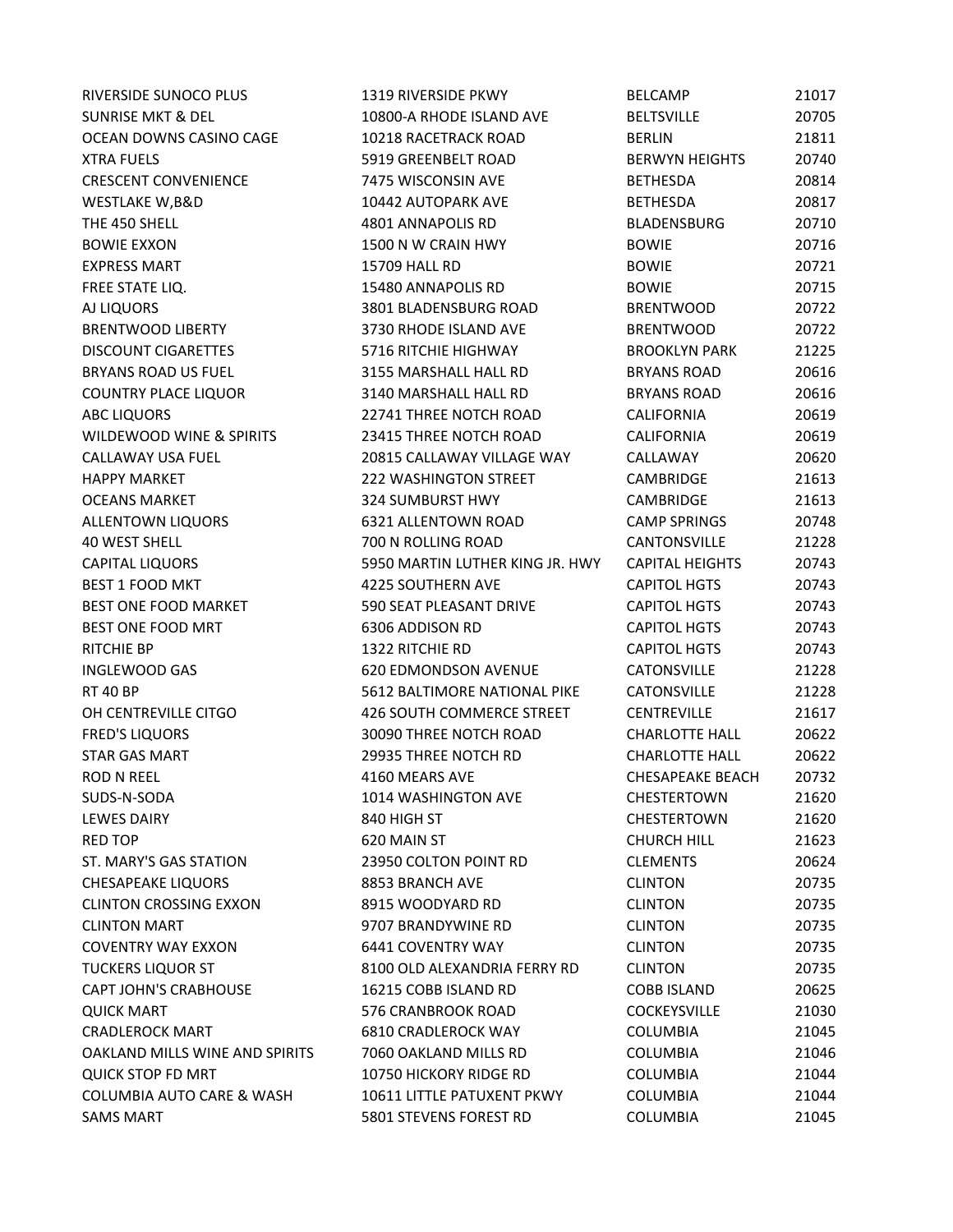| <b>CRISFIELD OCEANIC</b>           | <b>55 RICHARDSON AVE</b>      | <b>CRISFIELD</b>        | 21817 |
|------------------------------------|-------------------------------|-------------------------|-------|
| <b>WATERBURY LIQUORS</b>           | 1021 GENERALS HWY             | CROWNSVILLE             | 21032 |
| ALLEGANY LIQUOR                    | 301 N CENTER ST               | CUMBERLAND              | 21502 |
| <b>JOLLY ROGERS DISC LQ</b>        | 440 NATIONAL HWY              | CUMBERLAND              | 21502 |
| <b>DAMASCUS LIBERTY</b>            | 26241 RIDGE RD                | <b>DAMASCUS</b>         | 20872 |
| <b>CAPTAIN KIDD'S</b>              | 5823 DEALE-CHURCHTON RD       | <b>DEALE</b>            | 20751 |
| PANTRY ONE FOOD MART               | 454 E BAY FRONT ROAD          | <b>DEALE</b>            | 20751 |
| <b>STOP N SHOP</b>                 | <b>403 S BISTATE BLVD</b>     | <b>DELMAR</b>           | 21875 |
| THIRSTY'S                          | 9534 OCEAN HIGHWAY            | <b>DELMAR</b>           | 21875 |
| <b>BULLOCKS DELI</b>               | 610 CAMPGROUND RD             | <b>DENTON</b>           | 21629 |
| <b>GREAT PLAZA LIQUORS</b>         | 6439 MARLBORO PIKE            | <b>DISTRICT HEIGHTS</b> | 20747 |
| <b>J B LIQUORS</b>                 | 5842 SILVER HILL RD.          | <b>DISTRICT HEIGHTS</b> | 20747 |
| PENN STATION LIQUORS               | 5634 SILVER HILL RD           | <b>DISTRICT HEIGHTS</b> | 20747 |
| <b>LUCKY LOTTERY</b>               | 6029 MARLBORO PIKE            | <b>DISTRICT HGTS</b>    | 20747 |
| <b>US MART</b>                     | 2139 DUNDALK AVE              | <b>DUNDALK</b>          | 21222 |
| <b>VILLAGE FAMILY MART</b>         | 12 N DUNDALK AVE              | <b>DUNDALK</b>          | 21222 |
| <b>WISE CARROLL MART</b>           | <b>220 WISE AVENUE</b>        | <b>DUNDALK</b>          | 21222 |
| <b>MERRITT BLVD SHELL</b>          | 2020 MERRITT BLVD             | <b>DUNDALK</b>          | 21222 |
| SODA POP STORE                     | 7715 WESTFIELD ROAD           | <b>DUNDALK</b>          | 21222 |
| <b>COUNTRY PLAZA LIQUORS</b>       | 10120 SOUTHERN MARYLAND BLVD  | <b>DUNKIRK</b>          | 20754 |
| <b>EASTON SUPER SODA</b>           | 326 E DOVER ST                | <b>EASTON</b>           | 21601 |
| <b>FAST STOP</b>                   | 9543 OCEAN GATEWAY            | <b>EASTON</b>           | 21601 |
| RR LIQUOR BEER & WINE              | 121 S WASHINGTON STREET       | <b>EASTON</b>           | 21601 |
| <b>RUNWAY LIQUORS</b>              | 9543 OCEAN GATEWAY            | <b>EASTON</b>           | 21601 |
| U-5 FOODS                          | 47 S WASHINGTON ST            | <b>EASTON</b>           | 21601 |
| SOUTH RIVER LIQUORS                | 3204 SOLOMONS ISLAND RD       | <b>EDGEWATER</b>        | 21037 |
| <b>LUCKY'S SUPERETTE</b>           | 119 MAYO ROAD                 | <b>EDGEWATER</b>        | 21037 |
| WOODBRIDGE LIQUOR MART             | 1401 PULASKI HWY              | <b>EDGEWOOD</b>         | 21040 |
| AJ & SHAWN SUNOCO                  | 1400 LIBERTY RD               | ELDERSBURG              | 21784 |
| <b>ELDERSBURG EXXON</b>            | 1305 LIBERTY RD               | ELDERSBURG              | 21784 |
| <b>BRIDGE STREET LIQUORS</b>       | 701 N BRIDGE ST               | <b>ELKTON</b>           | 21921 |
| <b>BRANTWOOD LIQUORS</b>           | 1076 AUGUSTINE HERMAN HWY     | <b>ELKTON</b>           | 21921 |
| <b>NORMANDY WINE &amp; SPIRITS</b> | 8492 BALTO-NATL PIKE STE 100  | <b>ELLICOTT CITY</b>    | 21043 |
| <b>BI RITE LIQUORS</b>             | 1563 HYDE PARK DR             | <b>ESSEX</b>            | 21221 |
| <b>ESSEX FUEL MART</b>             | 220 EASTERN BLVD              | <b>ESSEX</b>            | 21221 |
| <b>RED SEA PETROLEUM</b>           | 9940 CRAIN HIGHWAY            | <b>FAULKNER</b>         | 20632 |
| <b>WETCHER WHISTLE</b>             | 305 BLOOMINGDALE AVE          | FEDERALSBURG            | 21632 |
| ROCKY GAP RESORT CASINO CAGE       | 16701 LAKEVIEW RD. NE.        | <b>FLINTSTONE</b>       | 21530 |
| <b>FOREST HILL EXXON</b>           | <b>2019 ROCK SPRING EXXON</b> | <b>FOREST HILL</b>      | 21050 |
| <b>FREDDIE'S LIQUOR</b>            | 7700 MARLBORO PIKE            | <b>FORESTVILLE</b>      | 20747 |
| PENN MAR LIQUORS                   | 3022 DONNELL ST.              | <b>FORESTVILLE</b>      | 20747 |
| JEFFERSON STREET EXXON             | 400 S JEFFERSON ST            | <b>FREDERICK</b>        | 21701 |
| RIVERSIDE EXXON                    | 1991 MONOCACY BLVD            | <b>FREDERICK</b>        | 21701 |
| <b>WASHINGTONIAN EXPRESS</b>       | 1395 WEST PATRICK ST          | <b>FREDERICK</b>        | 21702 |
| A-1 CHOICE                         | 300 S JEFFERSON               | <b>FREDERICK</b>        | 21701 |
| <b>BALLENGER CREEK PIKE EXXON</b>  | 5870 BALLENGER CREEK PIKE     | <b>FREDERICK</b>        | 21703 |
| <b>BROWNS DISCOUNT LIQ</b>         | 908 E PATRICK ST              | <b>FREDERICK</b>        | 21701 |
| FESTIVAL MAJOR LQ                  | 446 PROSPECT BLVD             | <b>FREDERICK</b>        | 21701 |
| HILLCREST BEER/WINE                | 1090 W. PATRICK ST            | <b>FREDERICK</b>        | 21702 |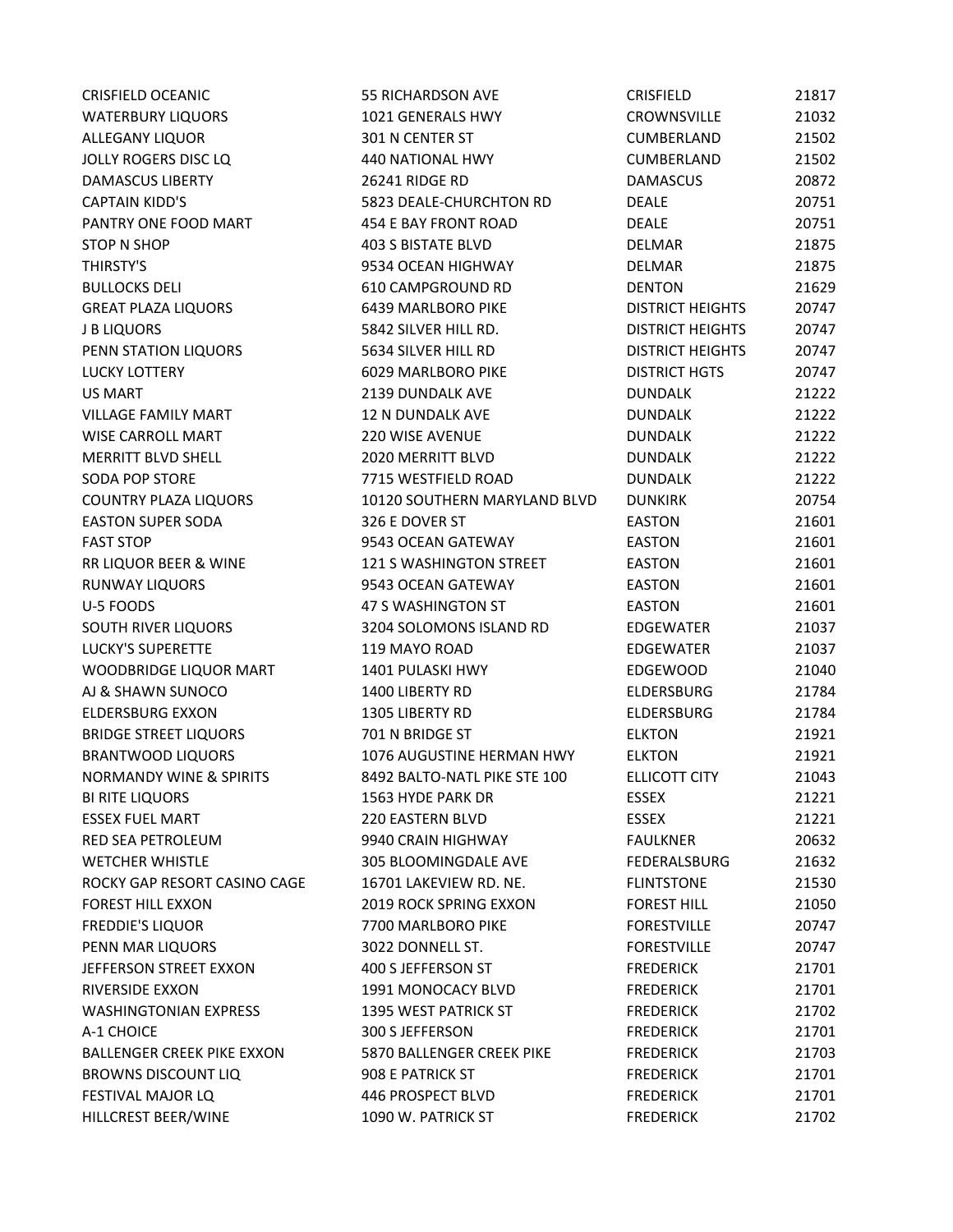FOOD ZONE 12500 LIVINGSTON RD FT WASHINGTON 20744 SOUTH POTOMAC SHELL 9100 LIVINGSTON RD FT WASHINGTON 20744 3 STAR BEER & WINE 18524 WOODFIELD RD GAITHERSBURG 20879 BRIGHTON BEER & WINE 225 MUDDY BRANCH RD GAITHERSBURG 20878 CONVENIENTBEER AND WINE 8441 SNOUFFER SCHOOL RD GAITHERSBURG 20879 GAITHERSTOWNE BEER & WINE 296 N FREDERICK AVE FOR THERSBURG 20877 LAKESIDE BEER WINE 9621 LOST KNIFE RD GAITHERSBURG 20879 SAGAR BEER WINE **615 S. FREDERICK AVENUE** GAITHERSBURG 20877 SHADY GROVE BEER & WINE 15904 SHADY GROVE RD GAITHERSBURG 20877 WATKINS MILL BEER & WINE 857 RUSSELL AVE FOR AN ANDREW GAITHERSBURG AND 20879 GOSHEN BEER & WINE 9150 ROTHSBURY DR GAITHERSBURG 20879 ANNA'S DELI PLUS 11512 MIDDLEBROOK RD GERMANTOWN 20876 CANA BEER & WINE 13505 CLOPPER RD GERMANTOWN 20874 SUGARLOAF WINE CELLAR 12955 WISTERIA DRIVE GERMANTOWN 20874 TOWN CENTER SUNOCO 19738 GERMANTOWN RD GERMANTOWN 20874 6400 EASTERN LIQUORS 508 SOUTH CRAIN HIGHWAY GLEN BURNIE 21061 CARROLL MOTOR FUEL 7281 BALTIMORE ANNAPOLIS BLVD GLEN BURNIE 21061 HONEY BEE LIQUORS **7509 RITCHIE HWY.** GLEN BURNIE 21061 BUY N GO 13 AQUAHART ROAD UNIT I,J GLEN BURNIE 21061 CHESAPEAKE LIQS 6720-C GOVERNOR RITCHIE HWY GLEN BURNIE 21061 DEVENS DELI 1 FERNDALE ROAD GLEN BURNIE 21061 DOC'S F&B LIQS 7067 B & A BLVD GLEN BURNIE 21061 GLEN BURNIE MOBIL 7200 RITCHIE HWY GLEN BURNIE 21061 ROMANO'S REST 6905 RITCHIE HWY GLEN BURNIE 21061 SODA POP SHOP 337 HOSPITAL DRIVE GLEN BURNIE 21061 GLENN DALE MINI MART 11002 LANHAM SEVERN RD GLENN DALE 20769 GRANTSVILLE LIQUORS 163 MAIN ST. GRANTSVILLE 21536 CENTERWAY MIN MRT 109-A CENTERWAY RD GREENBELT 20770 GREENBELT SHELL 8711 GREENBELT ROAD GREENBELT 20770 GREENWAY LIQS 7533 GREENBELT RD GREENBELT 20770 GREENSBORO QUICK SHOP 13760 GREENSBORO RD GREENSBORO 21639 SPEEDY MART 1697 N FOREST PARK AVE GWYNN OAK 21207 7 STAR MINI MART 200 WEST FRANKLIN ST HAGERSTOWN 21740 ROXY LIQUORS 761 E WILSON BLVD, SUITE F HAGERSTOWN 21740 BYERS STOP N GO **152 N BURHANS BLVD** HAGERSTOWN 21740 CENTRAL CITY LIQS 401 W WASHINGTON STREET HAGERSTOWN 21740 PARK'S DRIVE IN LIQUORS 6314 EAST DRIVE FOR THE HALETHORPE 631227 US GAS 3300 WASHINGTON BLVD HALETHORPE 21227 NORTHWAY LIQUORS 5309 EAST DRIVE HALETHORPE 21227 HAMPSTEAD LIQUORS 721 HANOVER PIKE HAMPSTEAD 21074 ARUNDEL MILLS EXXON 7043 ARUNDEL MILLS CR HANOVER 21076 DORSEY SHELL 1356 DORSEY RD HANOVER 21076 MARYLAND LIVE CASINO 7002 ARUNDEL MILLS 7777 CAGE HANOVER 21076 EZ QUICK FOOD 801 REVOLUTION ST HARVE DE GRACE 21078 POST ROAD LIQUORS **1123 REVOLUTION ST HARVE DE GRACE** 21078 COOK LIQUORS 25765 THREE NOTCH RD HOLLYWOOD 20636 EARLY BIRD 23791 MERVELL DEAN RD HOLLYWOOD 20636 HUGHESVILLE SUNOCO 8144 LEONARDTOWN RD HUGHESVILLE 20637

F & W CONVENIENCE **FRIELL SEE ASSESSED AT A STATE SEEK RD EAST** FT WASHINGTON 20744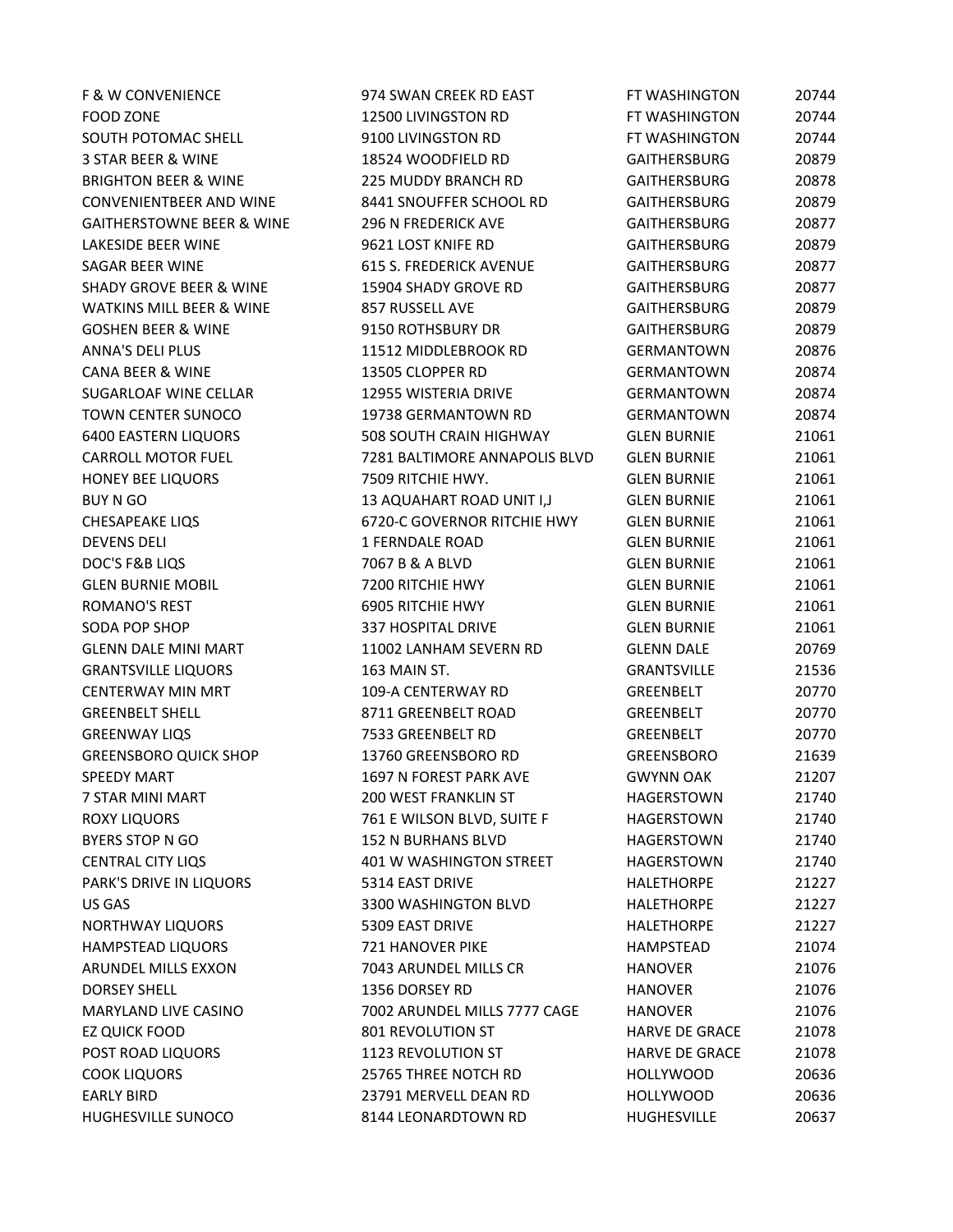| <b>DISCOUNT LIQUORS</b>              | 5005 SOLOMONS ISLAND RD       | <b>HUNTINGTON</b>     | 20639 |
|--------------------------------------|-------------------------------|-----------------------|-------|
| 2 & 4 LIQUORS                        | 6200 SOLOMONS ISLAND ROAD     | <b>HUNTINGTOWN</b>    | 20639 |
| NASR'S                               | <b>104 PINE STREET</b>        | <b>HURLOCK</b>        | 21643 |
| 4 WAY STOP MARKET                    | 5910 40TH AVENUE              | <b>HYATTSVILLE</b>    | 20782 |
| <b>HYATTSVILLE CONVENIENCE STORE</b> | 2230 UNIVERSITY BLVD EAST     | <b>HYATTSVILLE</b>    | 20783 |
| ZIP IN FOOD MART                     | 3599 EAST WEST HWY            | <b>HYATTSVILLE</b>    | 20782 |
| DODGE PARK SUNOCO                    | 7620 LANDOVER RD              | <b>HYATTSVILLE</b>    | 20785 |
| <b>KENILWORTH SUNOCO</b>             | 4836 KENILWORTH AVE           | <b>HYATTSVILLE</b>    | 20781 |
| LEWISDALE MARKET                     | 7701 23RD AVENUE              | <b>HYATTSVILLE</b>    | 20783 |
| <b>LEE'S MARKET</b>                  | 4310 HAWTHORNE RD             | <b>INDIAN HEAD</b>    | 20640 |
| PISGAH GENERAL STORE                 | 7015 POORHOUSE RD             | <b>INDIAN HEAD</b>    | 20640 |
| <b>CRESTMOUNT WINE &amp; SPIRITS</b> | 7968 WASHINGTON BLVD          | <b>JESSUP</b>         | 20794 |
| <b>MEL'S LIQUOR</b>                  | 7915 WATERLOO RD              | <b>JESSUP</b>         | 20794 |
| <b>STAR LIQUORS</b>                  | 8610 WASHINGTON BLVD          | <b>JESSUP</b>         | 20794 |
| <b>ISLAND LIQUORS</b>                | 1018 JOPPA FARM RD            | <b>JOPPA</b>          | 21085 |
| <b>MIDWAY INN</b>                    | 12320 PULASKI HWY             | <b>JOPPA</b>          | 21085 |
| <b>KENSINGTON LIBERTY</b>            | 10550 CONNECTICUT AVE         | <b>KENSINGTON</b>     | 20895 |
| <b>TIMS II FAIRVIEW</b>              | 5411 PAVILLION DR             | KING GEORGE           | 22485 |
| <b>COLONIAL LIQUORS</b>              | 6400 N CRAIN HWY PO BOX 1026  | <b>LA PLATA</b>       | 20646 |
| <b>LADYS LIQS</b>                    | 6474 CRAIN HWY                | <b>LA PLATA</b>       | 20646 |
| <b>VINO LIQUORS</b>                  | <b>60 DRURY DR</b>            | LA PLATA              | 20646 |
| <b>KENTLAND EXXON</b>                | 7545 LANDOVER RD              | LANDOVER              | 20785 |
| LANDOVER SUNOCO                      | 7530 MARTIN LUTHER KING HWY   | LANDOVER              | 20785 |
| <b>ARDWICK LIQS</b>                  | 8307 ARDWICK-ARDMORE RD       | LANDOVER              | 20785 |
| LANDOVER HILLS EXXON                 | 6579 ANNAPOLIS RD             | LANDOVER              | 20784 |
| <b>FORBES BP</b>                     | 9701 ANNAPOLIS RD             | LANHAM                | 20706 |
| <b>ORIGINAL MARIA'S INN</b>          | 9900 GREENBELT ROAD, SUITE J  | LANHAM                | 20706 |
| <b>GEM LIQUORS</b>                   | 9443 ANNAPOLIS ROAD           | LANHAM                | 20706 |
| CORK N BOTTLE LIQUORS                | 516 MAIN ST                   | LAUREL                | 20707 |
| LAUREL PARK LIQUOR & DELI            | 13600 BALTIMORE AVE #208      | LAUREL                | 20707 |
| 24/7 CONVENIENCE STORE               | 7707 OLD SANDY SPRING ROAD    | LAUREL                | 20707 |
| <b>KK MART</b>                       | 3497 FORT MEADE ROAD          | LAUREL                | 20724 |
| <b>LEE'S MARKET</b>                  | 338 BROCK BRIDGE RD           | LAUREL                | 20724 |
| SHELL ALL SAINTS                     | 9280 ALL SAINTS RD            | LAUREL                | 20723 |
| <b>TUBBYS DINER</b>                  | 5701 SANDY SPRING RD          | LAUREL                | 20707 |
| <b>CENTRE LIQUORS</b>                | 40955 MERCHANTS LN, UNIT 9    | LEONARDTOWN           | 20650 |
| PEGG ROAD SHELL                      | 22141 THREE NOTCH RD          | <b>LEXINGTON PARK</b> | 20653 |
| 2000 LIQUORS                         | 21800 N SHANGRILA DR UNIT #19 | <b>LEXINGTON PARK</b> | 20653 |
| <b>BWI CHEVRON</b>                   | 500 PROGRESS DR               | <b>LINTHICUM</b>      | 21090 |
| LINTHICUM MARKET                     | 421 S CAMP MEADE ROAD         | <b>LINTHICUM</b>      | 21090 |
| <b>WHITEY'S LIQUORS</b>              | 803 N. HAMMONDS FERRY ROAD    | <b>LINTHICUM</b>      | 21090 |
| <b>QUIK MART</b>                     | <b>246 TOWN SQUARE DRIVE</b>  | LISBY                 | 20657 |
| LOTHIAN CITGO                        | 5423 SOUTHERN MD BLVD         | <b>LOTHIAN</b>        | 20711 |
| LOTHIAN MART                         | 5423 SOUTHERN MD BLVD         | <b>LOTHIAN</b>        | 20711 |
| LOTHIAN SERVICE CENTER               | 5891 SOUTHERN MD BLVD         | LOTHIAN               | 20711 |
| THIRD BASE                           | 28085 POINT LOOKOUT RD        | <b>LOVEVILLE</b>      | 20656 |
| <b>MIMI'S STATION</b>                | 12020 ROUSBY HALL ROAD        | LUSBY                 | 20657 |
| <b>MARGATE BP</b>                    | <b>1601 YORK RD</b>           | LUTHERVILLE           | 21093 |
| RIDGELY LIQUORS                      | 1752 YORK ROAD                | LUTHERVILLE           | 21093 |
|                                      |                               |                       |       |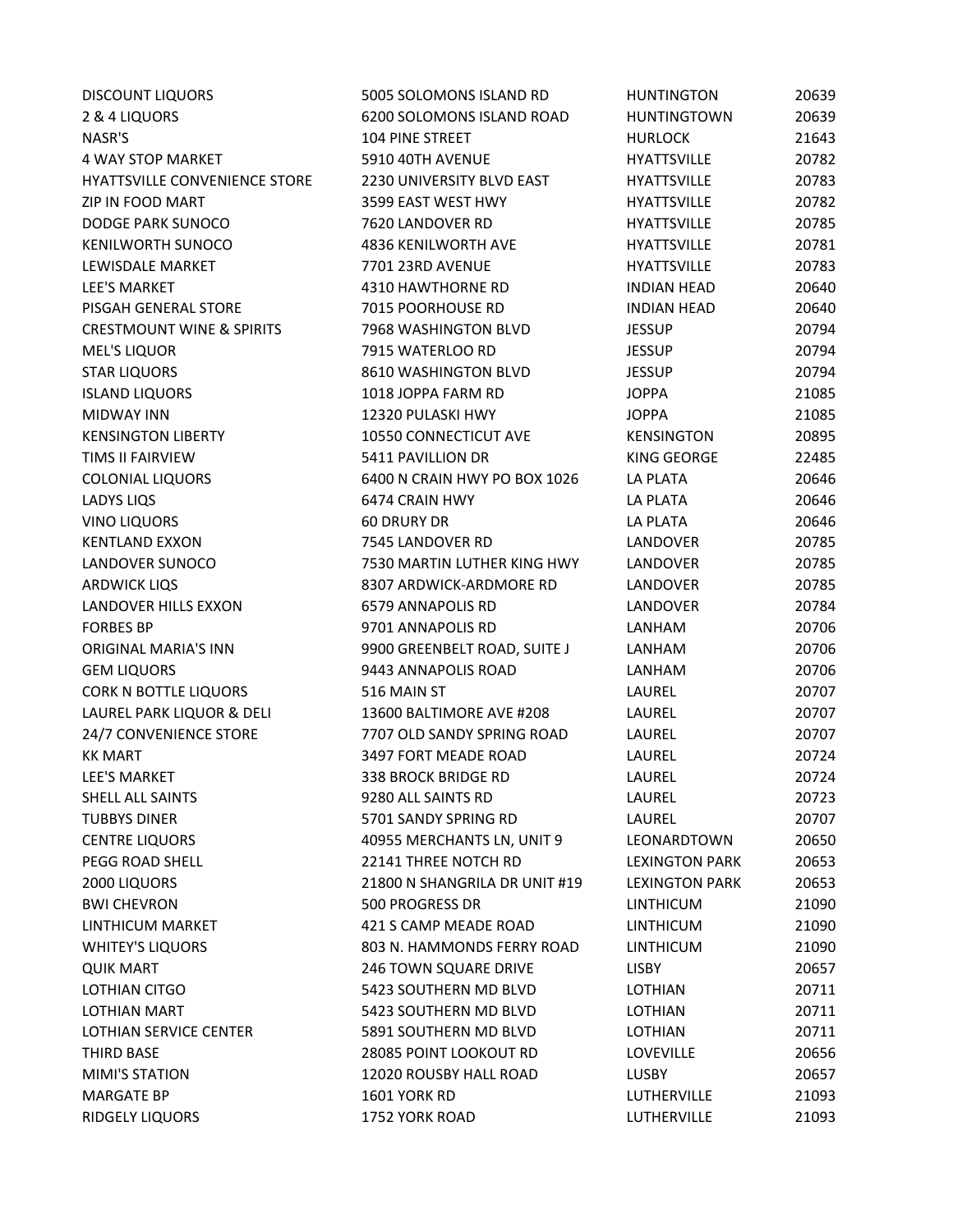MARLOW WINGS 4147 BRANCH AVE MARLOW HEIGHTS 20748 WALKERS GROCERY STORE 18230 HENDERSON RD. MARYDEL 21649 DJS ONE STOP 28035 THREE NOTCH RD MECHANICSVILLE 20659 OAK CREEK CAFE 8101 VETERANS HIGHWAY MILLERSVILLE 21108 D&S GENERAL STORE 3507 ENTERPRISE ROAD MITCHELLVILLE 20721 GREEN VALLEY W & S 11801 FINGERBOARD RD MONROVIA 21770 NEW MONROVIA MART 11791 FINGERBOARD RD MONROVIA 21770 SUITLAND ROAD EXXON 6500 SUITLAND RD MORNINGSIDE 20746 EASTERN AVE BP 4501 EASTERN AVE MOUNT RANIER 20712 CORK AND BOTTLE **ANDISCOPE ASSAULT A SERVICE RD MT AIRY** 21771 MGM NATIONAL HARBOR 377 MONUMENT AVE NATIONAL HARBOR 20745 NEW CARROLLTON LIQUORS 8433 ANNAPOLIS RD NEW CARROLLTON 20784 ONE STOP TRAVEL PLAZA 
20664

20664

20664

20664

20664

20664

20664

20664

20664

20664

20664

20664

20664

20664

20664

20664

20664

20664

20664

2066 NORTHEAST SUNOCO A PLUS 2391 W. PULASKI HWY NORTH EAST 21901 PAUL'S MARKET 4571 RIDGE RD NOTTINGHAM 21236 TRIPLE A TOBACCO **12.236** 7954 BELAIR RD. NOTTINGHAM 21236 WHITE MARSH BP **5250 CAMPBELL BOULEVARD** MOTTINGHAM 31236 CLARION RESORT FONTAINEBLEAU 10100 COASTAL HWY OCEAN CITY 21842 MIKES SHELL 12523 OCEAN GATEWAY OCEAN CITY 21842 BILL'S LIQUORS 1688 ANNAPOLIS RD ODENTON 21113 LUCKY'S SUPERETTE 1101 ODENTON RD ODENTON 21113 RIEVE'S DELI 8376 PINEY ORCHARD PKWY ODENTON 21113 OLNEY BEER AND WINE 18316 VILLAGE CENTER DRIVE OLNEY 20832 OLNEY SHELL 18040 GEORGIA AVE OLNEY 20832 TOLLGATE EXXON TO THE 21117 TOLLGATE EXXON TO THE 21117 VALLEY BP 9604 REISTERSTOWN RD OWINGS MILLS 21117 LAKESIDE LIQUORS 9229 LAKESIDE BLVD OWINGS MILLS 21117 AL'S BEER WINE & RESTAURANT 6224 OXON HILL ROAD OXON HILL 20745 EASTOVER LIQUORS 4909-4913 INDIAN HEAD HIGHWAY OXON HILL 20745 MEADS LIQUORS 5102 INDIAN HEAD HWY OXON HILL 20745 ORBIT BEER & WINE 1812 TAYLOR AVE PARKVILLE 21234 FIREHOUSE TAVERN 2800 E JOPPA RD PARKVILLE 21234 J CONVENIENCE 8765 SATYR HILL RD PARKVILLE 21234 CROSSROAD EXXON 8101 RITCHIE HIGHWAY PASADENA 21122 EZ QUICK FOOD MARKET 231 MOUNTAIN RD PASADENA 21122 PLAZA LIQUORS 4125 MOUNTAIN ROAD PASADENA 21122 HOLLYWOOD CASINO 1201 CHESAPEAKE OVERLOOK WAY PERRYVILLE 21903 XPRESS MART 200 REISTERSTOWN RD PIKESVILLE 21208 DUCK IN 607 LYNNHAVEN DR POCOMOKE CITY 21851 MITCHELL'S MARKET 
and the same statement of the same structure of the statement of the statement of the statement of the statement of the statement of the statement of the statement of the statement of the statement of th MIKES CORNER **163 MAIN ST** PRESTON 21655 ABD LIQUORS 110 W. DARES BEACH RD PRINCE FREDERICK 20678 KEN MAR LIQS 1525 SOLOMONS ISLAND RD SOUTH PRINCE FREDERICK 20678 KING'S CREEK 10806 MARKET LANE PRINCESS ANNE 21853 LUCKY WORLD 8521 LIBERTY RD RANDALLSTOWN 21133 PANTRY ONE 5100 OLD COURT ROAD RANDALLSTOWN 21133 PIMLICO CHECK CASHING **3538 BRENBROOK DR** RANDALLSTOWN 21133 JOLLY'S FOOD MART 25207 MCMULLEN HWY RAWLINGS 21557

PIPER'S WINE AND SPIRITS BARN 4127 HANOVER PIKE MANCHESTER 21102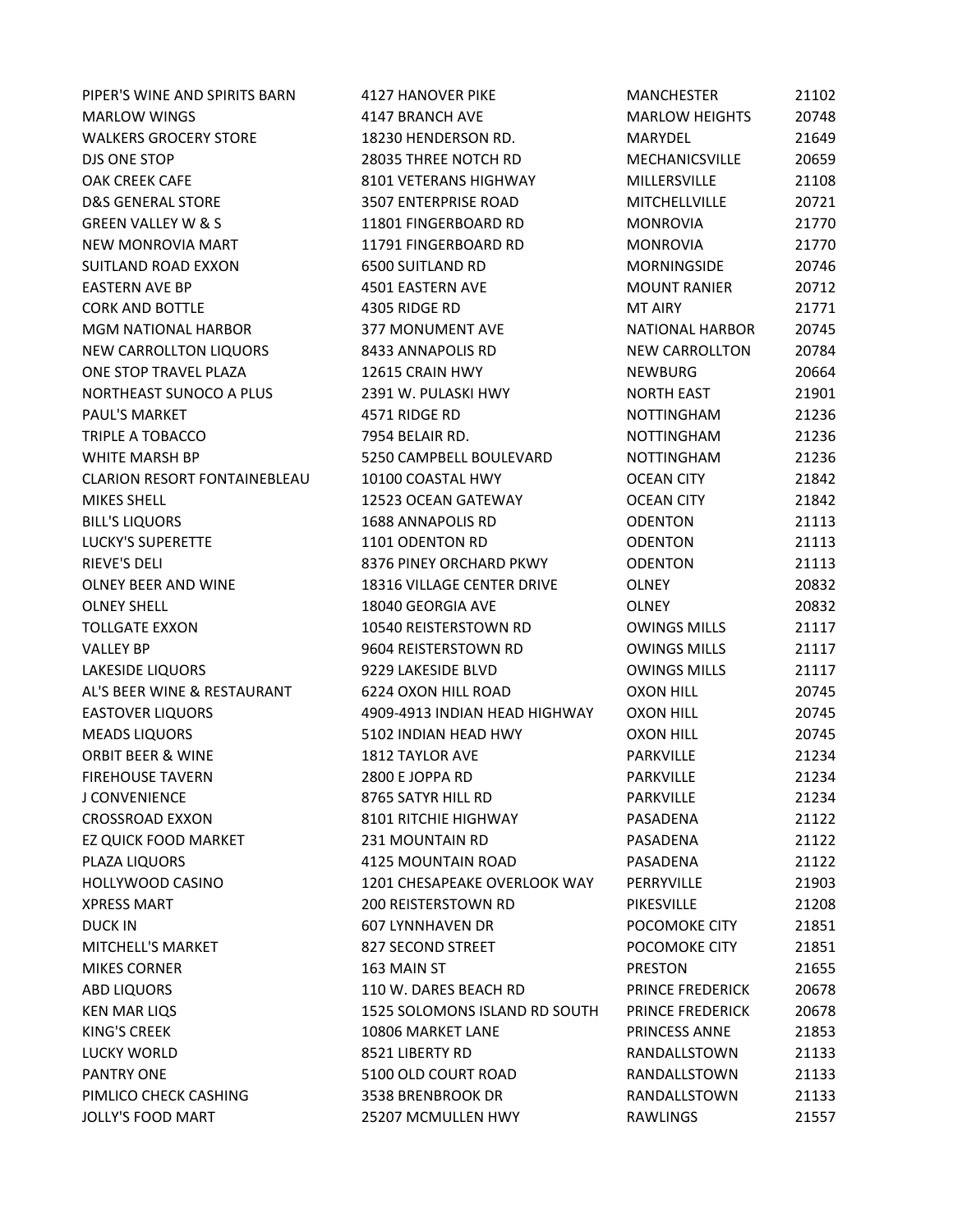| <b>CHARTLEY LIQUORS</b>         | 122 CHARTLEY RD            | REISTERSTOWN         | 21136 |
|---------------------------------|----------------------------|----------------------|-------|
| ONE STOP CONVENIENCE AND DELI   | 11700 D REISTERSTOWN RD    | REISTERSTOWN         | 21136 |
| <b>FOSTERS MINI MART</b>        | 101 C CENTRAL AVE          | RIDGELY              | 21660 |
| RIVERDALE TIGER MART            | 6117 BALTIMORE AVE         | RIVERDALE            | 20737 |
| <b>SUPER CONVENIENCE</b>        | 6010 66TH AVE              | RIVERDALE            | 20737 |
| A-1 LAUNDROMAT                  | 6818 B RIVERDALE RD        | RIVERDALE            | 20737 |
| <b>TOWN CENTER MARKET</b>       | 4705 QUEENSBURY ROAD       | RIVERDALE            | 20737 |
| 5-10 QUICK MART                 | 817 HUNGERFORD DR          | <b>ROCKVILLE</b>     | 20850 |
| OLLIES BEER WINE AND DELI       | 2011 VEIRS MILL RD STE A   | <b>ROCKVILLE</b>     | 20851 |
| ROCKVILLE SERVICE CENTER        | <b>1900 ROCKVILLE PIKE</b> | <b>ROCKVILLE</b>     | 20852 |
| 5-10 QUICK MART                 | 1328 E GUDE DR             | <b>ROCKVILLE</b>     | 20850 |
| FOOD STOP MINI                  | 4820 BOILING BROOK PKWY    | <b>ROCKVILLE</b>     | 20852 |
| <b>GROVE BEER N WINE</b>        | 16825 CRABBS BRANCH WAY    | <b>ROCKVILLE</b>     | 20855 |
| <b>CROWN SALISBURY</b>          | 28768 OCEAN GATEWAY        | SALISBURY            | 21801 |
| <b>EXPRESS MART</b>             | 617 N SALISBURY BLVD       | SALISBURY            | 21801 |
| SALISBURY QUICK STOP            | 2513 N. SALISBURY BLVD.    | SALISBURY            | 21801 |
| <b>BEVERAGE BARN</b>            | 1120 E CHURCH ST           | SALISBURY            | 21804 |
| <b>CHICKEN MAN</b>              | 824 SNOW HILL RD           | SALISBURY            | 21804 |
| <b>CROSSROADS FOOD MART</b>     | 2601 OLD OCEAN CITY RD     | SALISBURY            | 21804 |
| 2 GO CONV & DELI                | 9016 WASHINGTON BLVD       | SAVAGE               | 20763 |
| SEAT PLEASANT BP                | 5818 MLK JR HWY            | <b>SEAT PLEASANT</b> | 20743 |
| <b>TELEGRAPH EXXON</b>          | 805 REECE RD               | <b>SEVERN</b>        | 21144 |
| <b>TELEGRAPH LIQUORS</b>        | 7741 TELEGRAPH RD          | <b>SEVERN</b>        | 21144 |
| <b>ASPEN HILL CITGO</b>         | 13615 GEORGIA AVE          | SILVER SPRING        | 20906 |
| <b>COLUMBIA ROAD EXXON</b>      | 12601 OLD COLUMBIA RD      | SILVER SPRING        | 20904 |
| <b>GEORGIA MARKET</b>           | 13623-D GEORGIA AVE        | SILVER SPRING        | 20906 |
| <b>GLENMONT BEER &amp; WINE</b> | 12351 GEORGIA AVENUE       | SILVER SPRING        | 20906 |
| <b>KK FINANCIAL SERVICES</b>    | 8431 GEORGIA AVE           | SILVER SPRING        | 20910 |
| <b>QUALITY BEER AND WINE</b>    | 13826 OLD COLUMBIA PIKE    | SILVER SPRING        | 20904 |
| <b>QUENCH BEER &amp; WINE</b>   | 13423 NEW HAMPSHIRE AVE    | SILVER SPRING        | 20904 |
| <b>WAYSIDE FARM MARKET</b>      | 11790 CHERRY HILL RD       | SILVER SPRING        | 20904 |
| <b>29 CONVENIENCE MART</b>      | 10755 COLESVILLE RD        | SILVER SPRING        | 20901 |
| <b>COLESVILLE B&amp;W</b>       | 13468 NEW HAMPSHIRE AVE    | SILVER SPRING        | 20904 |
| <b>CONVENIENCE EXP</b>          | 948 WAYNE AVE              | SILVER SPRING        | 20910 |
| <b>GLENMONT CK CSH</b>          | 12345 GEORGIA AVE          | SILVER SPRING        | 20906 |
| <b>HILLENDALE BNW</b>           | 10117 NEW HAMPSHIRE AVE    | SILVER SPRING        | 20903 |
| LONG BRANCH B&W                 | 649 UNIVERSITY BLVD EAST   | SILVER SPRING        | 20901 |
| RODMAN'S DISCOUNT STORES        | 4301 RANDOLPH RD           | SILVER SPRING        | 20906 |
| STATE LINE MARKET               | 7817 EASTERN AVE           | SILVER SPRING        | 20910 |
| <b>WHEATON WINERY</b>           | 2211-B UNIVERSITY BLVD     | SILVER SPRING        | 20902 |
| <b>SUPER SODA CENTER</b>        | 5318 SNOW HILL RD          | <b>SNOW HILL</b>     | 21863 |
| <b>KADDY MART</b>               | 426 W. MARKET STREET       | <b>SNOW HILL</b>     | 21863 |
| SOUTHERN LIQUOR                 | 13318 H G TRUMAN DR        | SOLOMONS             | 20688 |
| ST MICHAELS CARROLL FUELS       | 1021 S. TALBOT ST.         | <b>ST MICHAEL</b>    | 21663 |
| STEVENSVILLE CITGO              | 101 DUKE ST                | STEVENSVILLE         | 21666 |
| <b>CEDAR HILL INN</b>           | 4400 SUITLAND ROAD         | SUITLAND             | 20746 |
| <b>MEYER'S LIQS</b>             | 3601 OLD SILVER HILL RD    | SUITLAND             | 20746 |
| SHADYSIDE FOOD MART             | 2403 SHADYSIDE AVENUE      | SUITLAND             | 20746 |
| LIBERTY ROAD LIQUORS            | 1708 LIBERTY RD STE 2      | SYKESVILLE           | 21784 |
|                                 |                            |                      |       |